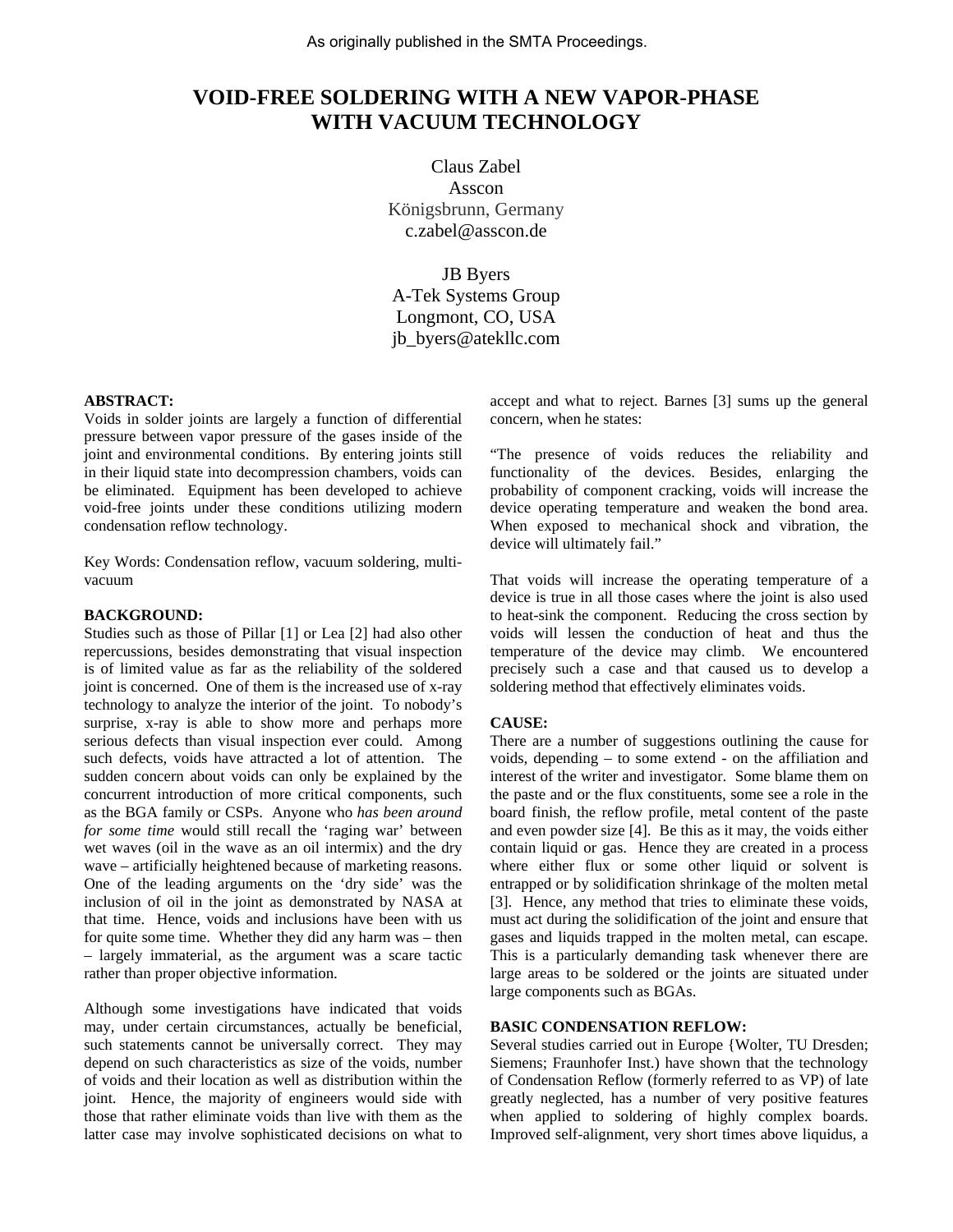naturally inert environment, and a well-defined upper temperature, are well known properties. Recently, free parameterization of the pre-heat ramping parameter has been offered by at least one European manufacturer of such equipment. Thus, finally, this very awkward handicap has been eliminated as well, and in a rather elegant way.

The process is easily explained and the principle has not changed since Dr. Pfahl (then Western Electric) invented it in 1974. An inert liquid with a boiling point above the melting temperature of the solder alloy to be used, is boiled in a chamber. As the liquid evaporates, it forms a vapor blanket above the boiling liquid. As the liquids in question (e.g. perfluoronated poly-ethers) are very heavy, the vapor blanket remains well defined above the boiling liquid. Any article entered into it with a temperature lower than the condensation temperature of the vapor will be heated. The heating is a form of convection heating, however, utilizes the condensation of the vapor and thus is more efficient than gas convection (the Reynold's number is much higher).

This efficiency of heating has posed problems in the past during pre-heat. The temperature increase could be as high as 20 K/sec. contributing to such problems as wicking and tombstoning. Lately, methods have been developed that allow variable temperature ramping without the addition of other heating methods such as IR or convection. Furthermore, a new condensation process has been introduced: non-saturated vapor. Systems using nonsaturated vapor technology can operate at different vapor temperatures without change of liquid. This is achieved by using non-saturated vapors rather than saturated ones. The former behave more or less like a gas and thus may be heated beyond the boiling point.

## **THE PROBLEM:**

We were confronted with two particularly intractable tasks:

- $\Rightarrow$  The soldering using paste and reflow of components over their entire large surface area for heat-sinking reasons without any voids, and
- $\Rightarrow$  Void-free soldering of high-frequency shielding

So far the user had not been able to produce void-free connections, even though he had experimented with a variety of solder pastes, and had modified his reflow profile with regard to ramping and plateau height as well as length. The best results were still not acceptable, as his testing had indicated.



**Figure 1.** Initial results - voids are clearly visible

#### **APPROACH TAKEN:**

Accepting, as a premise, that "Solder joint voids are generally formed by pockets of gas trapped during the creation of solder connections between the component terminals and the Printed Circuit Board (PCB)"[5], we concentrated on the *'creation of solder connection'* issue. I.e. we were searching for a condition during the liquid state of the joint that would facilitate the release of gas from the interior without negative effects on the structure of the joint. Obviously, vapor pressure would be a key clue. As it turned out, it is not so much the vapor pressure of the flux component itself but rather the differential pressure between it and the surrounding atmosphere during the solidification stage that influences the escape of trapped volatiles. In other words, if the vapor pressure on the outside of the joint is high during the molten state of the joint, release of gases from its interior is inhibited. The higher the outer pressure, the more disadvantageous the situation. Turning this argument around, i.e. lowering the gas pressure outside th joint should thus help in eliminating voids in the joint.

In close cooperation with the customer, experiments were carried out in vacuum chambers to determine the appropriate instant at which vacuum would be most beneficial. Applying differential pressure too early would hinder the wetting process as critical activators may escape or be made ineffective by the loss of solvents. During solidification of the metal employing negative pressure would largely be useless as the viscosity of the metal would have achieved a high enough level to inhibit the transport of volatiles out of its interior.

In addition to the correct moment in time the question of the quality of the vacuum had to be answered. Several settings were compared until an optimum between time to create the vacuum and effectiveness as a 'void remover' had been established. The value that we determined for the 'correct vacuum setting' was 30 torr [0.58 psi]. This pressure setting, combined with the proper duration (approximately 10 seconds) yielded virtually void-free solder joints in all samples processed.

The findings from these experimentations were translated into a process that gave surprisingly consistent results. The task now was to conceive of a configuration of the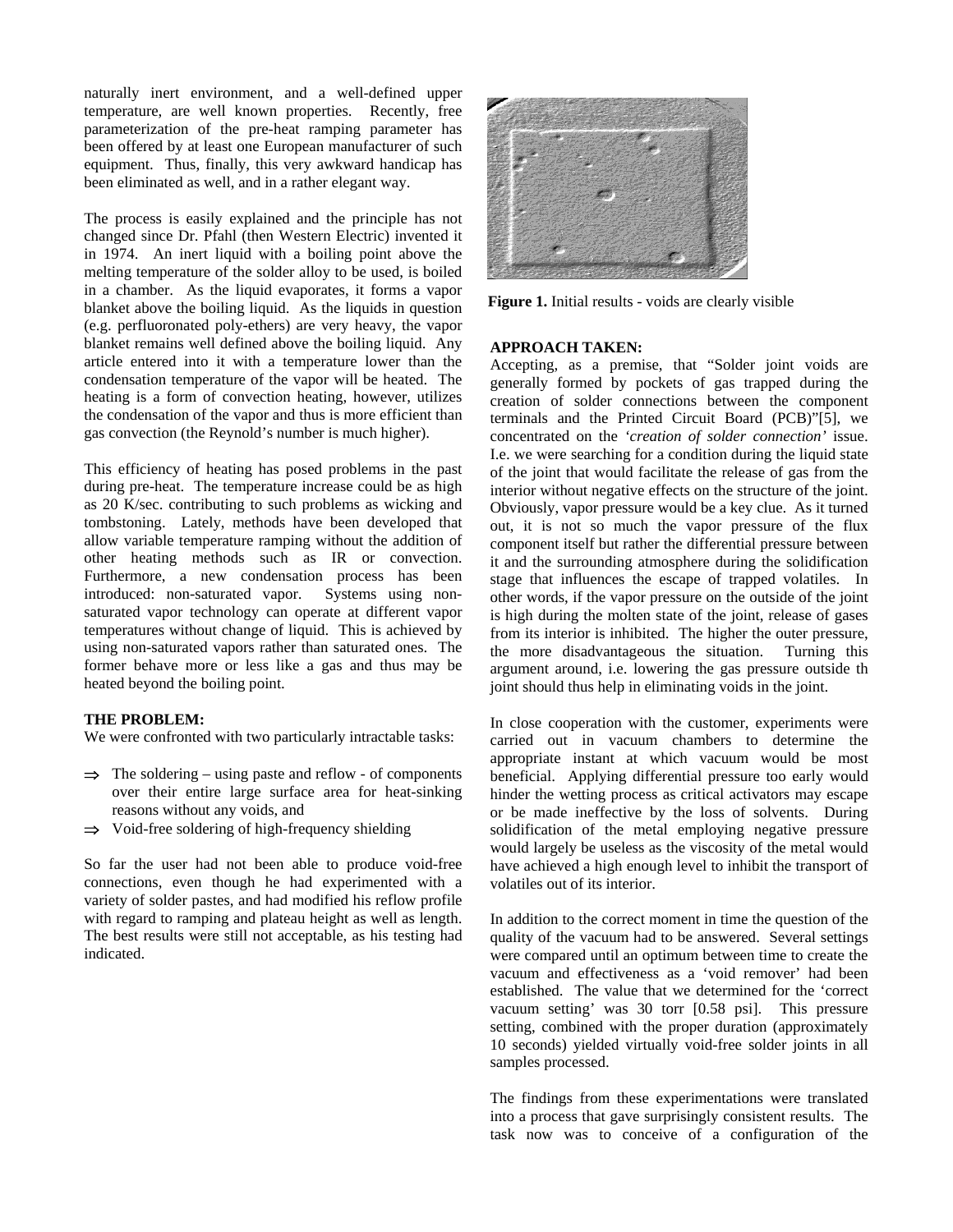equipment that would permit efficient soldering in a productive environment.



**Figure 2.** Soldered joint after vacuum treatment

#### **THE SYSTEM:**

For the development of the industrial application, we relied upon a proven concept of condensation reflow equipment. The constellation of such a system permitted the introduction of an appropriate vacuum chamber with only minor modification. Its location was chosen such that

- a) the travel distances from the reflow area and to the cooling stage was minimized, and
- b) the vacuum chamber can be deactivated in those cases where void-free soldering was not a priority. Thus the condensation reflow system could revert back to its original application without any physical modification if needed.



**Figure 3.** Sketch - condensation reflow system with vacuum chamber

# **THE PROCESS DEVELOPS AS FOLLOWS:**

- 1. Loading of assembly (pos. 1)
- 2. Conveying into the vapor zone
- 3. Heat-up of assembly with free parameterization of the ramping coefficient (pos. 2)
- 4. Conveying of hot assembly into vacuum chamber  $(pos.3)$
- 5. Closing of vacuum chamber
- 6. Establishing vacuum
- 7. Holding in established vacuum (appr. 10 sec.)
- 8. Establishing normal pressure in vacuum chamber
- 9. Opening of vacuum chamber
- 10. Conveying of assembly to cooling zone (Pos. 1)
- 11. Exiting and unloading



**Figure 4.** Vapor phase reflow oven with vacuum chamber

The advantage of void-free soldering is gained at a price: the cycle time is increased. However, the increase is only 25 seconds. This includes the 10 seconds dwell time in the vacuum chamber as well as travel phase and the periods to create the vacuum and bringing the chamber back to normal pressure. Should higher throughput be a prerogative, parallel processing could conceivably be introduced.

# **REFERENCES:**

[1] Pillar, W.O.; SMT Inspection Versus Performance; Proceedings of the Technical Session; Nepcon West 19 [2] Lea, C.; Evidence that Visual Inspection Criteria for Solder Joints are no Indication of Reliability; Proceedings of the Technical Session; Nepcon West 1994 [3] Barnes, P. W.; Pressure Variation Method for Fluxless, Void-Free Ball/Chip Attach; Proceedings of the Technical Session; Nepcon West 1999 [4] Lee, N.-C.; Soldering For Area Array Packages; Proceedings of the Technical Session; Nepcon West 1999 [5] Morrison, G. & K. Lyne; Curtailing Voids in Fine Pitch Ball Gid Array Solder Joints; Proceedings of the Technical Session ;SMI, 1999 [6] Ohara, W. & N.C. Lee, "Voiding Mechanisms in BGA Assembly"; Proceedings of the Technical Session; ISHM, Oct.1995.

[7] Lee, N.C.; "Troubleshooting BGA Assembly"; Proceedings of the Technical Session; Nepcon West [Symposium of BGA]; Anaheim, CA, Feb., 1998.